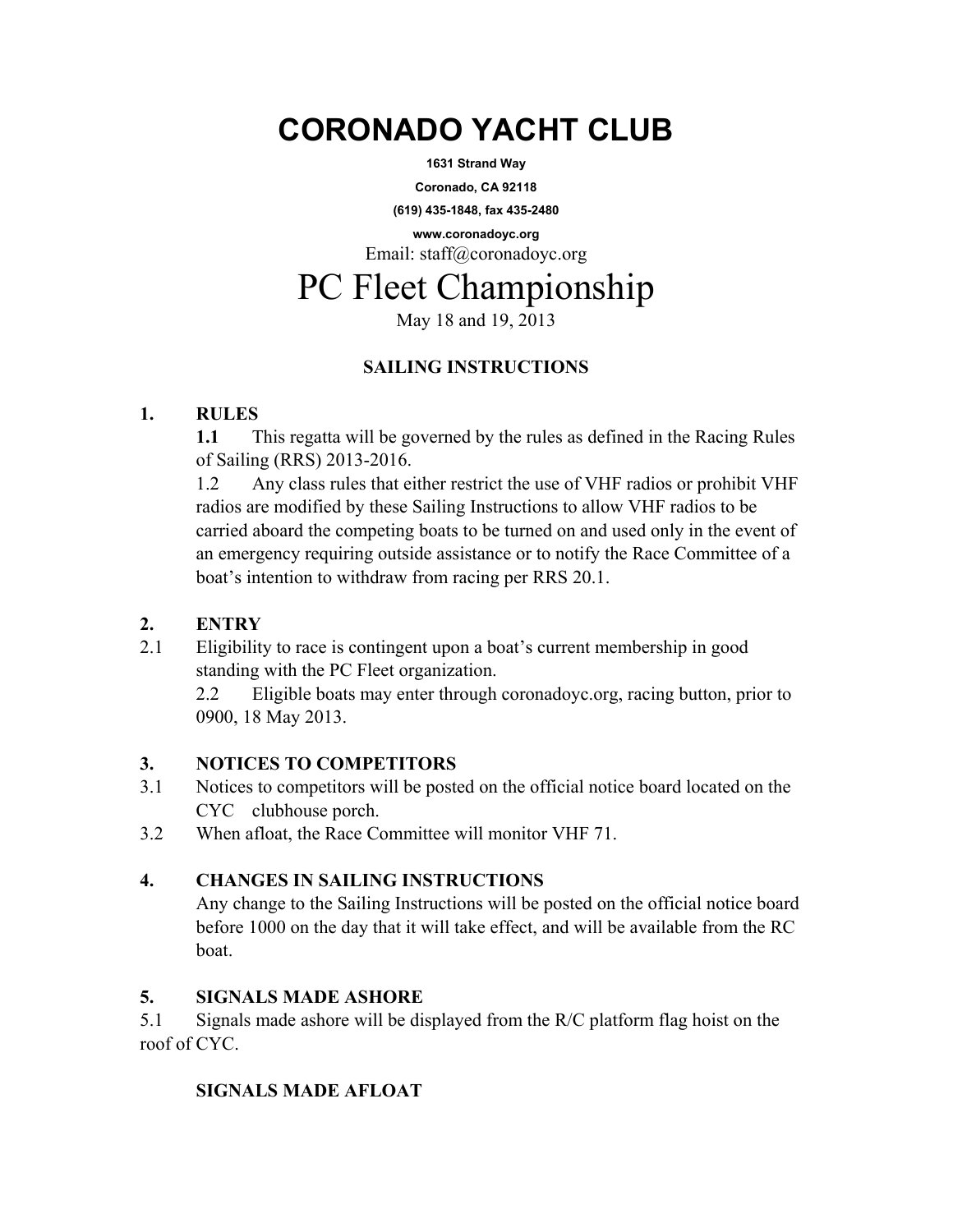Per RRS 90.2, oral changes to the SI's may be made on the water. A change is in effect when the R/C signal boat displays L over A with one sound signal. Come within hail to receive oral changes.

#### **7. SCHEDULE OF RACES.**

7.1 THREE races are scheduled for Saturday and TWO races are scheduled for Sunday. First Warning each day is scheduled for 1200, and no race will be started after 1400 on Sunday. In the event only two races are accomplished on Saturday, only one race will be sailed Sunday.

#### **8. STARTING AREA**

The starting area is in south San Diego Bay, approximately one eighth mile to windward of government buoys 26A, 28 or 30.

#### **9. CHECK IN**

 Prior to the Warning of the first race of each day, each boat shall check in with, and be recognized by, the Race Committee located on a vessel displaying the Code Flag L by passing close aboard on starboard tack and hailing her sail number. When a boat has been recognized, the R/C will return the hail. Boats failing to check in properly may not be scored.

#### **10. THE COURSE**

10.1 The course shall be windward-leeward, one mile leg, oriented into the prevailing wind.

10.2 All marks are left to port.

10.3 The approximate compass bearing to the weather mark ("W") using three number pennants will be displayed near the bow of the committee boat, OR course to weather mark will be displayed on a 3 digit display board hung near the stern of the R/C boat.

10.4 Course number will be displayed using black numbers on a white board hanging from the boom of the Committee Boat at the WARNING signal. 10.5 Courses will require finishing downwind.

#### **11. MARKS**

11.1 Marks W and L will initially be installed as orange tetrahedrons. A change in wind direction, requiring a change in buoy position, will be made by installing a yellow tetrahedron at the new W location.

#### **12. THE START**.

12.1 The Starting Line will be between a staff with an ORANGE FLAG displayed on the port side of the R/C vessel, and a floating ORANGE tetrahedron, to port of the R/C vessel.

12.2 For the purpose of signaling the start, the Class Flag is a ONE PENNANT.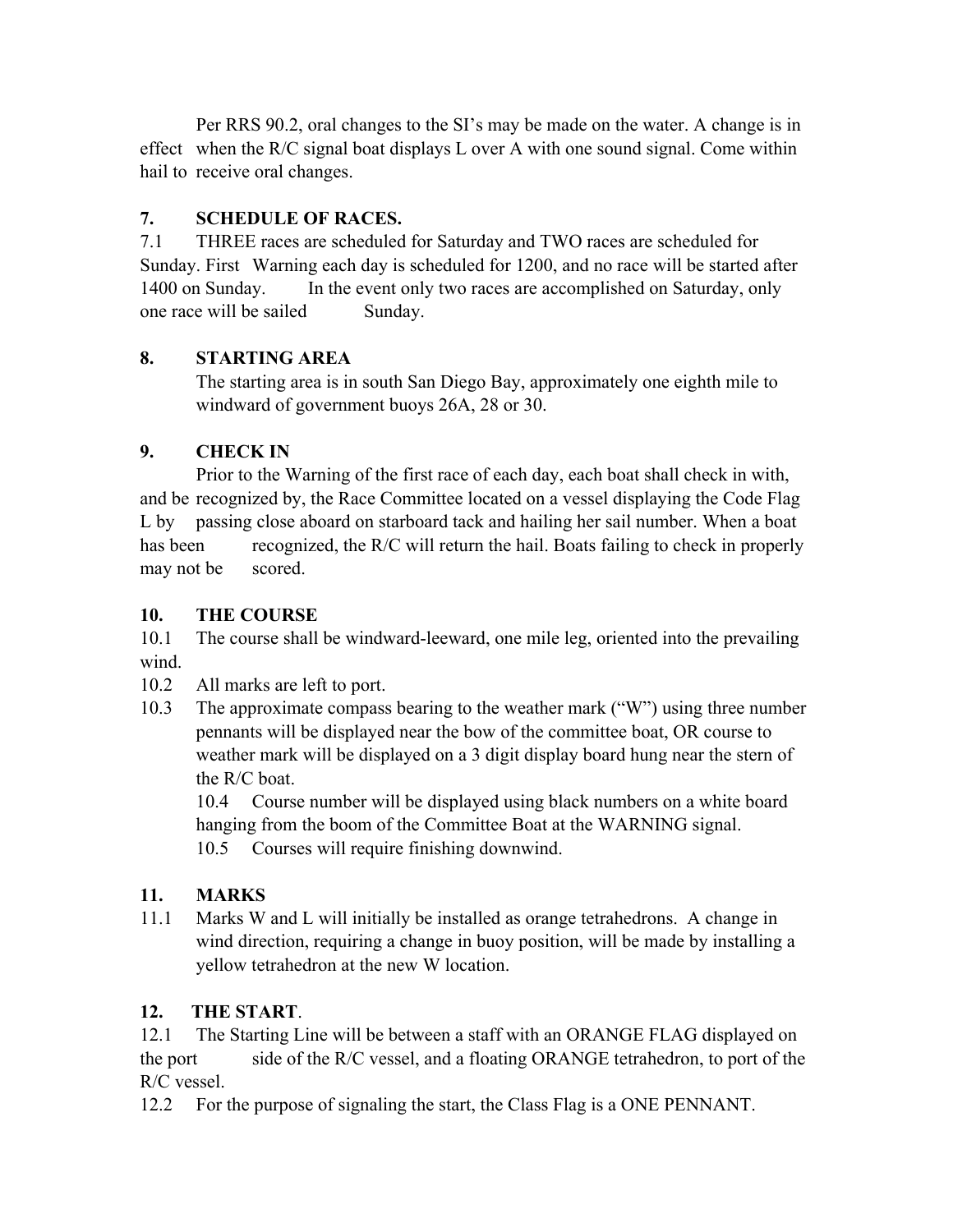# **13. RECALLS**

13.1 Individual recalls will be signaled in accordance with racing rule 29.1. The sound signal will be a horn. The Race Committee will attempt to hail premature starters on VHF 71 and with loud hailer. Failure of equipment, failure to hear a hail, delay in hailing or the order in which hails are given will not be grounds for redress.

### **14. CHANGES OF COURSE AFTER THE START**

14.1 A change of course may be signaled as boats approach Mark L, before beginning the leg being changed. A mark-set boat flying Code Flag C, and a RED flag, and repeatedly sounding a horn or a whistle, indicates that the windward mark has been moved to the left. If flying a GREEN flag, windward mark has been moved to the right. The change will be signaled before the leading boat has begun the leg, although the new mark may not yet be in position.

#### **15. THE FINISH**

- 15.1 Finishing downwind, the starboard end of the finish line is a ORANGE tetrahedron and the port end is an orange flag on the Race Committee boat.
- 15.2 First in class MAY get a gun and other finishers a horn.

## **16 TIME LIMIT**

- 16.1 The time limit for the first boat will be 90 minutes after the start.
- 16.2 Boats failing to finish within 10 minutes of the first boat will be scored DNF.

# 17 **PENALTIES**

17.1 RRS 44.2 is modified to one complete 360-degree turn, including 1 tack and 1 jibe.

#### **18. PROTESTS**

18.1 Protests are discouraged (see penalty turns clause above) but if necessary shall be written on forms available from the club office. Written protests shall be filed at the club office within 30 minutes after the Race Committee signal boat docks.

# **19. SCORING**

- 19.1 The Low Point scoring system, rule A4, will apply.
- 19.2 FIVE races are scheduled, of which one race shall be completed to constitute a regatta.

There shall be NO THROW OUTS.

19.3 A boat that self disqualifies (retires) shall be scored one less than disqualification by verdict.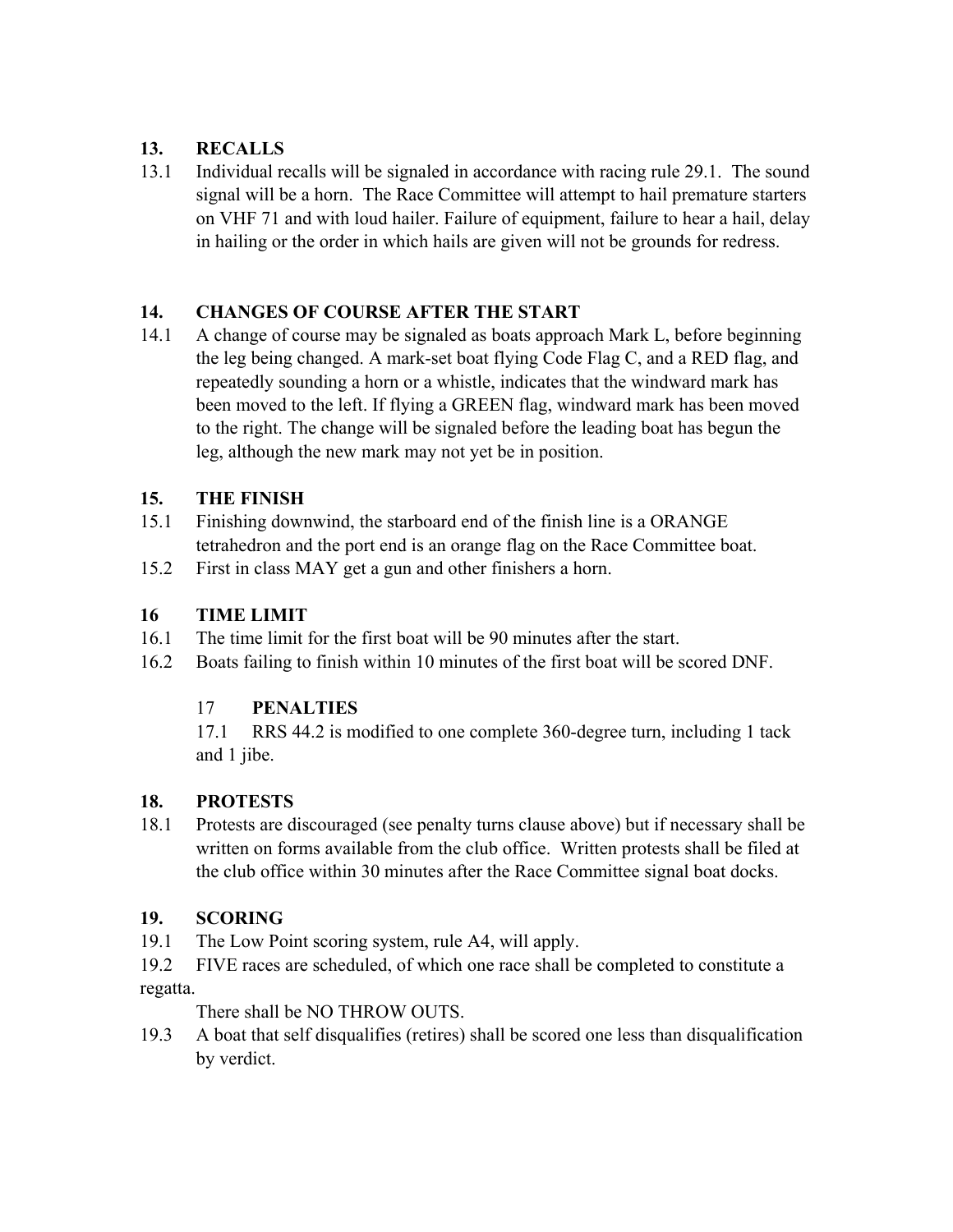#### **20. RETIREMENT**

A boat that retires from a race is requested to notify the race committee before leaving the racing area or, if that is not possible, immediately after arriving ashore.

#### **21. COURSES**

#### **1. W to Port, FINISH.**

- **2. W to Port, L to Port, W to Port, FINISH.**
- **3. W to Port, L to Port, W to Port, L to Port, W to Port, FINISH.**